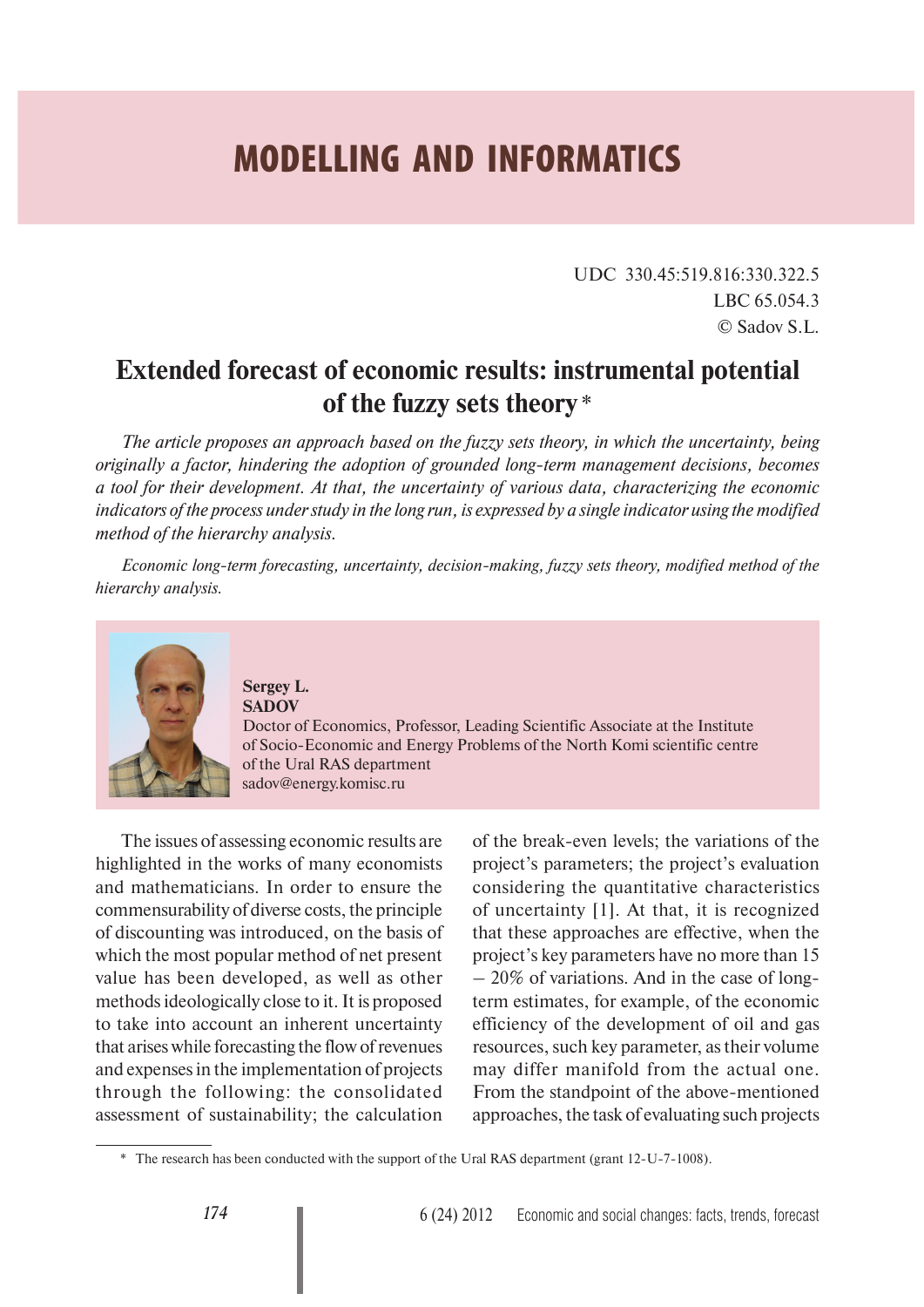is unsolvable, and there is no methodological research on the forecast of economic efficiency of investments in long-term projects, which would take into account the inherently high uncertainty of their implementation conditions.

The fuzzy sets theory, developed since the 1960s, has been widely used in the spheres, where it isn't expedient to apply the methods requiring a high accuracy of the source data due to the complexity of simulated processes and objects. This concerns natural, biological, and social systems in particular, in which the number of parameters and factors determining their development is so great, and the complexity of interaction is so diverse that any modeling accuracy is out of the question. The methods of the fuzzy sets theory are naturally applied in this sphere, and this has been going on for the last  $10 - 30$  years [7].

For estimating economic efficiency, a *fuzzy sets method* appears particularly suitable, which aggregates a variety of information in a uniform indicator under the conditions of low reliability of the source data [6]. The fact, that the use of generally accepted methods in such case can only give an approximate idea concerning the project's economic parameters, also leads to the idea of the priority of methods that do not require time-consuming detailed forecasting of the streams of revenues and costs, but ultimately provide the similar generalized evaluation. The present work was aimed at identifying the opportunities for using the economic parameters assessment methods on the basis of the fuzziness principle.

Conventionally, the uncertainty in the conditions of functioning and development of economic agents is considered to be a source of risk and an obstacle to the adoption of sound managerial decisions (especially in the long-term perspective, when the uncertainty is high). And this is well-grounded. But as the uncertainty is fundamentally unavoidable, we can only try to reduce it, we have to develop methods of decision-making with an eye to

this regular companion of any activities beyond the scope of immediate interest. And the question arises: if it is impossible to eliminate the negative effects of uncertainty, then can we find among its characteristics the aspects, the use of which would help in the planning of one's activities? Such positive point may consist in the identifying the heterogeneity, the variability of the uncertainty and the use of such information for assessing the options for the operation or development of an object of research. It is clear that in this case we speak not about time heterogeneity, but, for example, space or element-by-element heterogeneity (in the framework of the system under consideration).

Such an opportunity is available in the business related to the search for and exploration of mineral resources, where the aspects of uncertainty, that have a spatial character, are of a significant and often crucial importance. If you learn to assess the uncertainty and find its spatial distribution, then it would be possible to structure the uncertainty. This will provide the basis for the differentiation of information concerning the structure of the subsurface and the presence of minerals by the levels of its reliability for different parts of an area, which directly determines the risk when choosing a solution. It is proposed to assess the accuracy of the information using membership functions  $\mu(x)$  of the fuzzy sets theory [2]. When modeling the reliability, among the well-known models of membership functions, the function  $\mu(x) = 1 - e^{-kx^2}, x > 0, k > 0$  (fig. 1) (where the x-axis measures the expenditures on the exploration of the territory) most adequately describes the non-linear approximation of geological models of the structure of the earth entrails to the actual situation according to the expansion of its exploration. The problem of scaling the membership function is solved on the basis of the author's modification of the analytic hierarchy process developed by T. Saaty [5].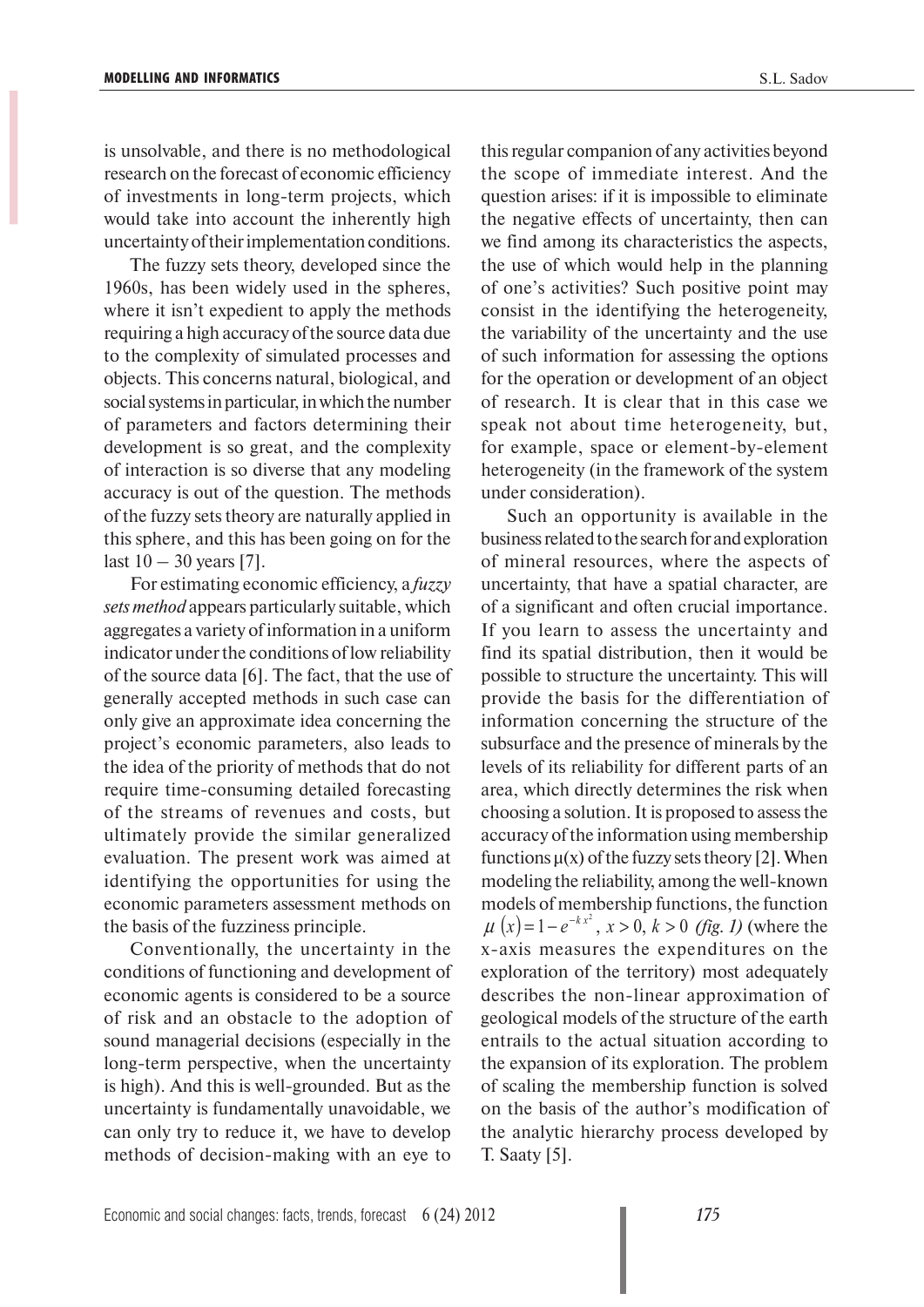

The implementation of the proposed approach requires the skill of expressing numerically the uncertainty (or its opposite – validity) of the level of knowledge on the oil and gas bearing capacity of territories and the ability to register the spatial distribution of these resources. The next important step in making sound decisions concerning the choice of optimal directions of exploration work, capable of reducing the uncertainty to an acceptable level, will be the calculation of their cost estimates. Methods based on the fuzzy sets theory have been also developed for this purpose. The modeling of the certainty index is carried out by means of the membership function [2]. The most adequate to the task at hand was the S-shaped function, similar to the one above. Numerically, the uncertainty index was calculated in each elementary cell of the map in accordance with the 4-component model of the hydrocarbon deposit [3], when it is viewed as the result of the implementation of the following conditions:

• geometric (reflects the depth of layers in the subsoil and the possibility of existence of a trap);

• porosity and permeability (indicates the presence of container rocks and their permeability);

• presence of insulation (detects the presence of impermeable layers, keeping the oil and gas fluid in the trap);

• presence of the fluid in the depths.

In the cells, where the wells have been drilled, the value of the membership function is the maximum, and in the rest of the cells it decreases in accordance with the function of accounting the informational impact, that is as follows:  $f(x) = \frac{1}{1 + k \cdot x^2}$ 1  $k \cdot x$  $f(x) = \frac{1}{1 + k \cdot x^2}$  *(fig. 2)*, where the parameter  $k$  (1  $\leq$  k  $\leq$  3) determines the speed

of decreasing informational influence, depending on the distance *x*.

The obtained maps of the validity index distribution *(fig. 3)* can essentially serve as a working tool for selecting the exploration direction and decision-making by, for instance, comparing "white" and "light gray" areas on the validity map with the forecasts of their exploitability.

The evaluation of the amount of funding required for the additional exploration of the territory or its part, possessing the major exploratory interest, up to the level enabling the sound decision-making will contribute to a more balanced approach to the planning of geological exploration activities. The numerical value of this validity level is determined in accordance with the membership function (see fig. 1). It can be seen that in the area of an inflection point, the ordinate of which is equal to  $1 - e^{-0.5} \approx 0.4$ , with the increase in the volume of exploration works, the validity is increasing most rapidly, and then it abruptly slows down.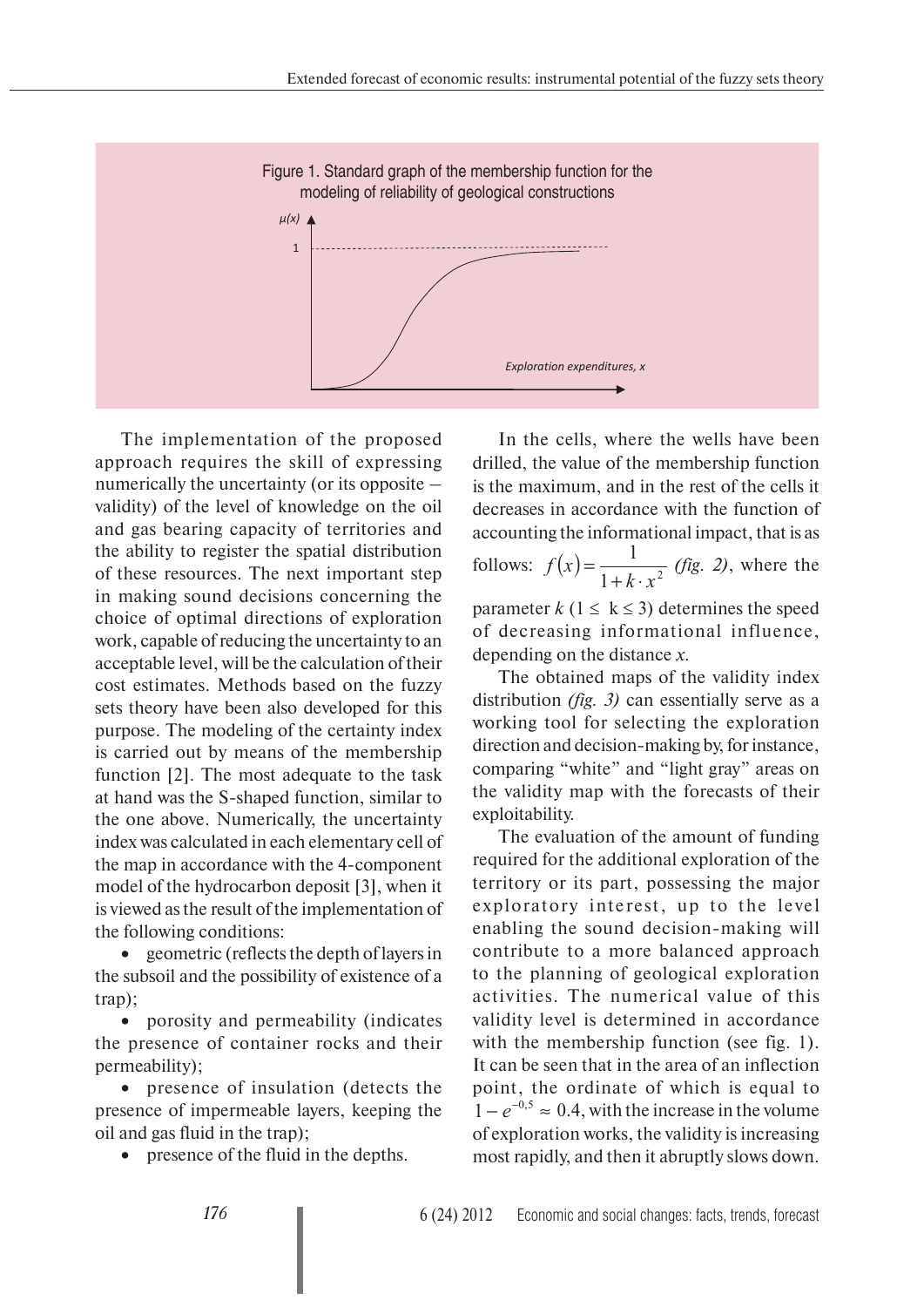

Figure 2. The function of accounting the informational impact

Therefore, from a practical point of view, it is expedient to limit the validity value at 0.7 and consider it the threshold of information sufficiency (for complex areas its value may be increased, but not more than 0.8) [4].

The validity of the models of constructing and evaluating the prospects for oil and gas content of the territory under exploration is calculated for each elementary cell of the territory – the arithmetic average of the